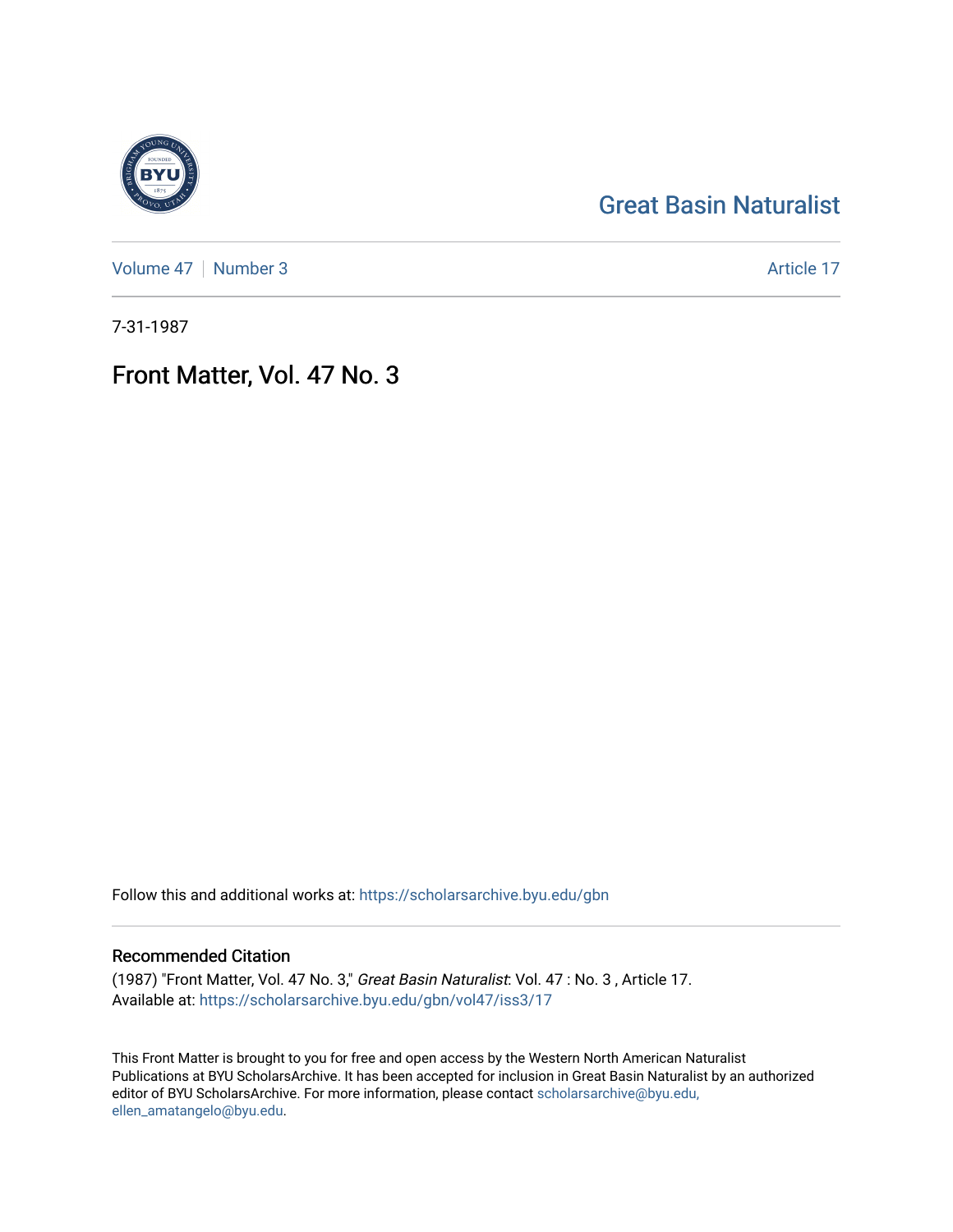# $n_{\rm F}$ rHE GREAT BASIN NATURALIST

volume 47 No. 3 31 July 1987 **Brigham Young University**